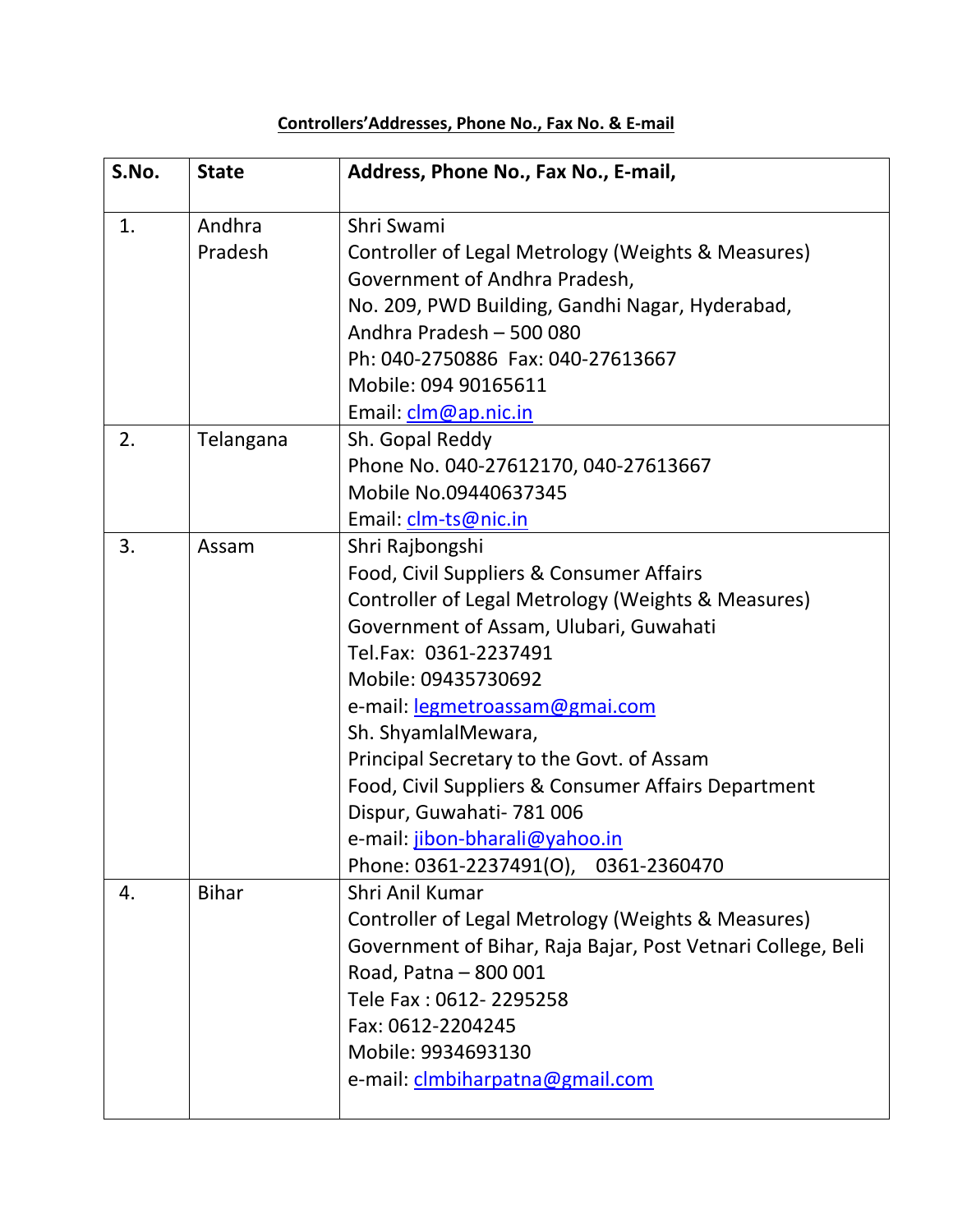| 5. | Goa       | Shri V.R. Naik                                     |
|----|-----------|----------------------------------------------------|
|    |           | Controller of Legal Metrology (Weights & Measures) |
|    |           | Government of Goa, Panaji - 403 001                |
|    |           | Ph: 0832-2426432                                   |
|    |           | Tel. Fax: 2426432 Controller                       |
|    |           | Mobile: 09822483466                                |
|    |           | Email: conlegal.goa@nic.in                         |
| 6. | Gujarat   | Shri MehulK.Dave                                   |
|    |           | Controller of Legal Metrology (Weights & Measures) |
|    |           | Government of Gujarat,                             |
|    |           | TolmapBhavan, Opp. SarangPur Water Tank,           |
|    |           | Ahmedabad, Gujarat - 380 002                       |
|    |           | Mr. Gupta (R.P)                                    |
|    |           | P.S, Food civil Supply                             |
|    |           | 079-23251163/65                                    |
|    |           | Mobile No: 09978406066                             |
|    |           | Tel. Fax: 079-23255703/701/707                     |
|    |           | Fax: 079-23257059/60                               |
|    |           | Mobile: 09978405043                                |
|    |           | Email: tolmap-ahd@gujarat.gov.in                   |
| 7. | Haryana   | Dr. C.R. Rana                                      |
|    |           | Controller of Legal Metrology (Weights & Measures) |
|    |           | Government of Haryana,                             |
|    |           | 335, New Secretariat, 3 <sup>rd</sup> Floor,       |
|    |           | Sector -17, Chandigarh.                            |
|    |           | Ph: 0172-2701366                                   |
|    |           | Fax: 0172-5001396/2702759                          |
|    |           | Mobile No: 09988090515                             |
|    |           | Email: dirfoodhry@gmail.com                        |
| 8. | Karnataka | Shri P.R. ShivaPrasad                              |
|    |           | Controller of Legal Metrology (Weights & Measures) |
|    |           | Government of Karnataka,                           |
|    |           | No.1, Ali Askar Road,                              |
|    |           | P.B. No. 175, Bangalore, Karnataka - 560 052       |
|    |           | Ph: 080-22253500/22370318                          |
|    |           | Fax: 080-22260554/22370318<br>08095415333          |
|    |           | Email: clm@kslmd.com ; clm-lm-ka@nic.in            |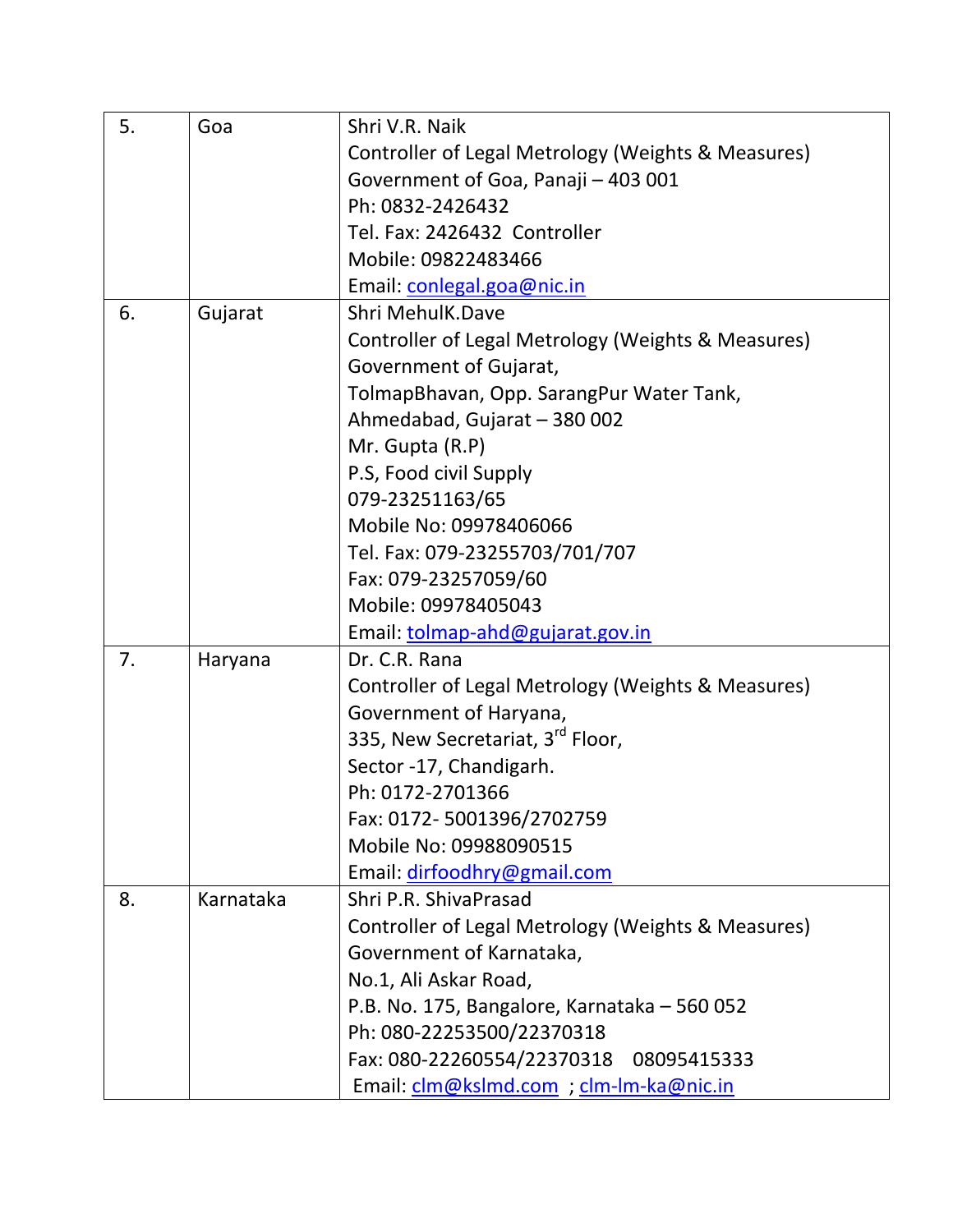| 9.  | Kerala            | Mohm. Iqbal<br>Controller of Legal Metrology (Weights & Measures)<br>Government of Kerala,<br>VikasBhavan,<br>Thiruvananthapuram, Kerala - 695 033<br>Ph: 0471-2303821, 2305996, 2304038<br>Fax:0471-2305996<br>Mobile: Email: clmkerala@gmail.com                                                                                                                                                |
|-----|-------------------|---------------------------------------------------------------------------------------------------------------------------------------------------------------------------------------------------------------------------------------------------------------------------------------------------------------------------------------------------------------------------------------------------|
| 10. | Madhya<br>Pradesh | Shri S.K. Jain,<br>Controller of Legal Metrology (Weights & Measures)<br>Government of Madhya Pradesh,<br>Near DakBhavan,<br>Bhopal-Hoshangabad Road,<br>Bhopal-462011<br>Tel.Fax: 0755-2551017<br>Fax: 0755-2768638<br>Mobile: 09425011354<br>Email: cwmbho@mp.nic.in<br>Sh. Kishore Bhawsar<br>Jt. Controller<br>Phone: 0755-2551021<br>Mobile: 09826378915<br>e-mail: kishor.bhawsar@gmail.com |
| 11. | Maharashtra       | Mr. Amitabh Gupta (IPS)<br>Controller of Legal Metrology (Weights & Measures)<br>Government of Maharashtra,<br>$7th$ floor fountain telecom building no. 1,<br>Hutatma Smarak Chowk, MG Road,<br>Mumbai-400001<br>Tel.No.022-22621968<br>Fax No. 022-22622022<br>Mobile:09930084101<br>Email: clmms@yahoo.in, dclmms@yahoo.in                                                                     |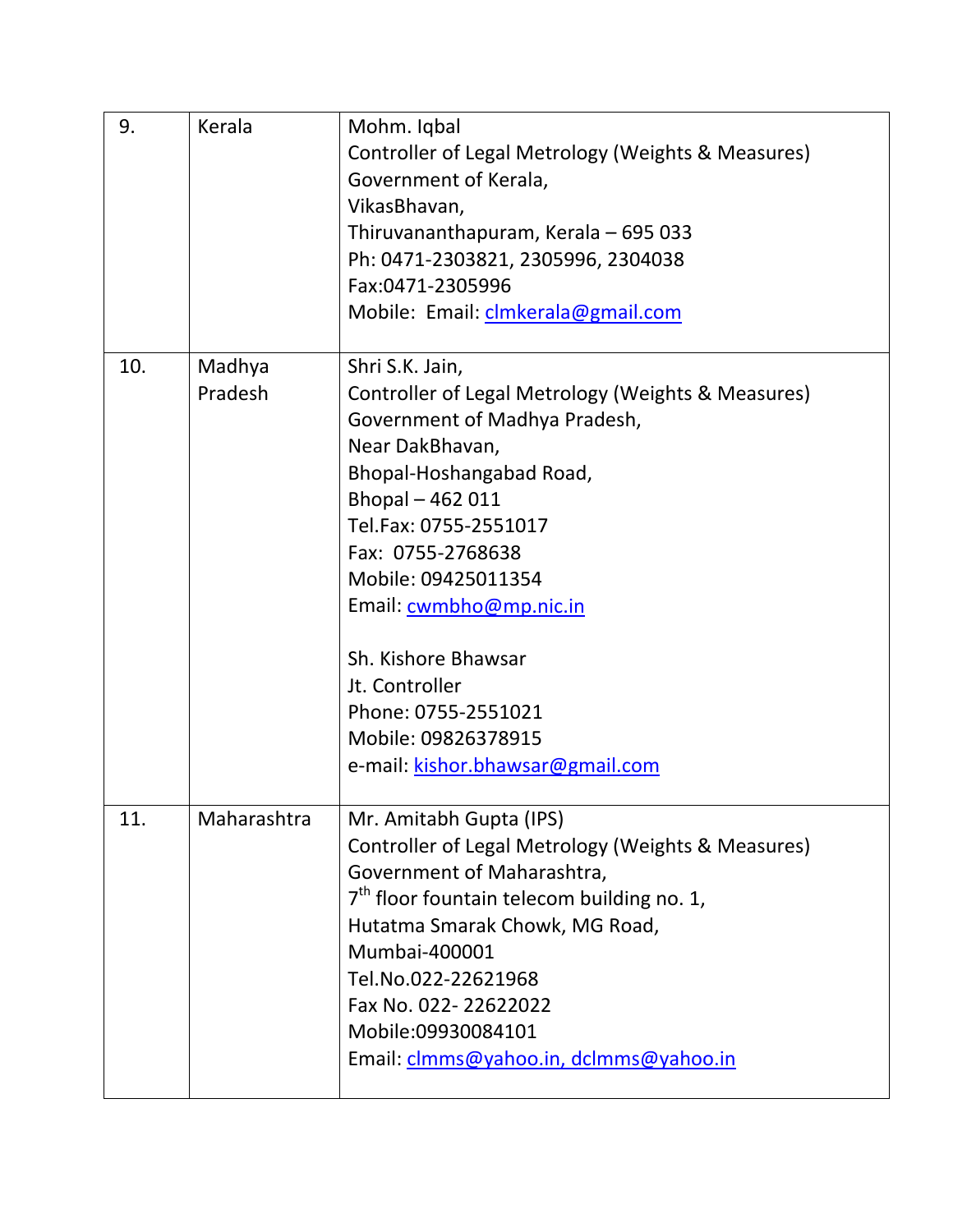| 12. | Himachal | Shri Kailash Chand Gaur                                 |
|-----|----------|---------------------------------------------------------|
|     | Pradesh  | Controller of Legal Metrology (Weights & Measures)      |
|     |          | Government of Himachal Pradesh,                         |
|     |          | ApurtiBhavan, 1st Floor,                                |
|     |          | Block No. 24, SDA Commercial Complex,                   |
|     |          | Kasumpti Shimla - 171 009                               |
|     |          | Tele Fax: 0177-2625345                                  |
|     |          | Fax: 0177-2623749                                       |
|     |          | Mobile: 09418127691                                     |
|     |          | Email: dfs-hp@nic.in                                    |
| 13. | Orissa   | Shri R.K. Rout                                          |
|     |          | Incharge of Controller of Legal Metrology (Weights &    |
|     |          | Measures)                                               |
|     |          | Government of Orissa, Khandagiri, Bhubneshwar - 751 003 |
|     |          | Ph: 0674-2322338/2350184/2419967                        |
|     |          | Fax: 0674-2350864                                       |
|     |          | Mobile: 09437382281                                     |
|     |          | Email: dclmorissa@gmail.com                             |
|     |          |                                                         |
| 14. | Punjab   | Ms. Hargunjeet Kaur,                                    |
|     |          | Controller of Legal Metrology (Weights & Measures) &    |
|     |          | Addl. Secy., Food, Government of Punjab,                |
|     |          | Dept of Food and Civil Supplies,                        |
|     |          | SCO No. 44/45, Phase -II, SAS Nagar, Mohali, Punjab     |
|     |          | Ph: 0172-2703049, 2701967                               |
|     |          | Fax:0172-2701967, 2702475                               |
|     |          | Mobile: 09872248642                                     |
|     |          |                                                         |
| 15. | Delhi    |                                                         |
|     |          | Controller of Legal Metrology (Weights & Measures)      |
|     |          | Government of NCT of Delhi,                             |
|     |          | 117-118, C-Block, VikasBhavan,                          |
|     |          | N.Delhi - 110 002                                       |
|     |          | Ph: 011-23370630                                        |
|     |          | Fax: 23379206                                           |
|     |          | Mobile:                                                 |
|     |          | Email:                                                  |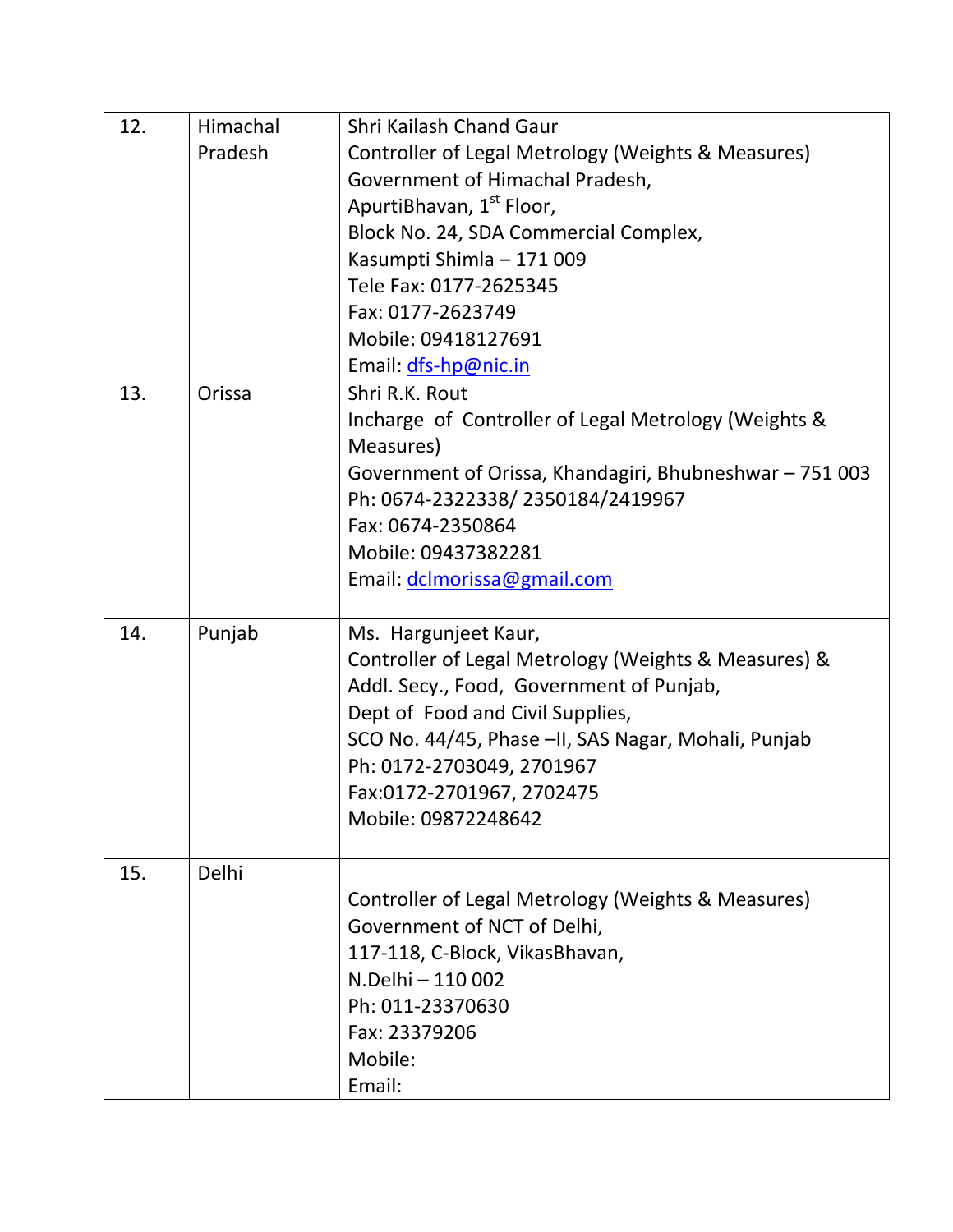| 16. | <b>Tamil Nadu</b>    | Ms. U. Uma Devi                                    |
|-----|----------------------|----------------------------------------------------|
|     |                      | Controller of Legal Metrology (Weights & Measures) |
|     |                      | Government of Tamil Nadu,                          |
|     |                      | DMS Compound,                                      |
|     |                      | Teynampet, Chennai - 600 006                       |
|     |                      | Ph: 044-2850682/603                                |
|     |                      | Tel.Fax: 044-28412244                              |
|     |                      | Email: tnchildlabour@yahoo.com                     |
| 17. | <b>Tripura</b>       | Dr. D. Basu                                        |
|     |                      | Controller of Legal Metrology (Weights & Measures) |
|     |                      | Government of Tripura,                             |
|     |                      | Khadya O-Bhokta Bhawan (Ground Floor),             |
|     |                      | Pandit Nehru Complex, Gorkhabasti,                 |
|     |                      | West Tripura, Agartala                             |
|     |                      | Mobile:09436451727                                 |
|     |                      | Principal Secretary -0381-2323780                  |
|     |                      | Tel. Fax: 0381-2309728                             |
|     |                      | Mobile No. 09402137297, 08974007449                |
|     |                      | Email: dfcscatrp@yahoo.co.in                       |
| 18. | <b>Uttar Pradesh</b> | Shri SudhakarAdeeb,                                |
|     |                      | Controller of Legal Metrology (Weights & Measures) |
|     |                      | Government of Uttar Pradesh,                       |
|     |                      | 7, Walaquad Road, Lucknow - 1 (Uttar Pradesh)      |
|     |                      | Ph: 0522-2628063                                   |
|     |                      | Fax:0522-2616902                                   |
|     |                      | Dy. Controller - 09415091174                       |
|     |                      | Email: clmup@rediffmail.com                        |
|     |                      |                                                    |
| 19. | Arunachal            | Shri G. Dirchi,                                    |
|     | Pradesh              | Controller of Legal Metrology (Weights & Measures) |
|     |                      | Government of Arunachal Pradesh,                   |
|     |                      | VivekVihar,                                        |
|     |                      | Itanagar                                           |
|     |                      | Tel.Fax: 0360-23508837                             |
|     |                      | Fax: 0360-2350664/2247661                          |
|     |                      | Mobile: 09436059687                                |
|     |                      | Email: controller@rediffmail.com                   |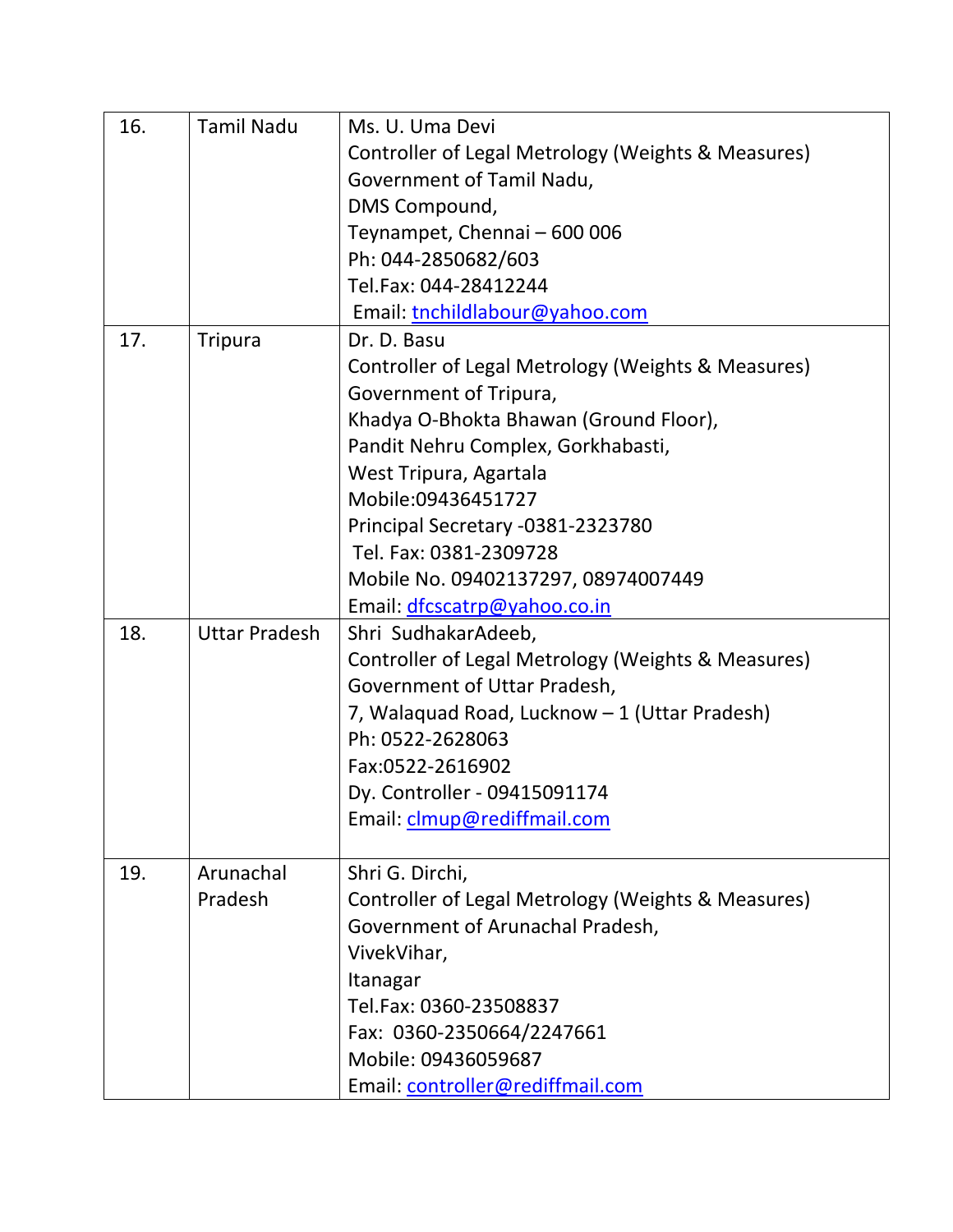| 20. | Jammu &   | M. Akbar Wani                                          |
|-----|-----------|--------------------------------------------------------|
|     | Kashmir   | Controller Legal Metrology Jammu & Kashmir             |
|     |           | Transport Nagar, Narwal, Jammu 180004                  |
|     |           | Phone/Fax: 0191-2479295;                               |
|     |           |                                                        |
|     |           | Controller Legal Metrology Jammu & Kashmir             |
|     |           | SDA Colony, Bemina Srinagar 190008                     |
|     |           | Phone/Fax: 0194-2492726                                |
|     |           | E-mail: clmjandk@gmail.com, clm-jandk@jk.gov.in        |
| 21. | Manipur   | Mr. AnantZahu                                          |
|     |           | Controller of Legal Metrology (Weights & Measures)     |
|     |           | Government of Manipur,                                 |
|     |           | Lamphel, West to D.C. Office Complex,                  |
|     |           | Imphal - 795 004                                       |
|     |           | Mr. Deepak Singh                                       |
|     |           | Asstt. Controller                                      |
|     |           | Ph: 0385-2415637/2311687                               |
|     |           | Mobile: 09436840251(Asstt. Controller)                 |
|     |           |                                                        |
| 22. | Meghalaya | Shri I. W. Ingty,                                      |
|     |           | Jt. Controller of Legal Metrology (Weights & Measures) |
|     |           | Government of Meghalaya,                               |
|     |           | Shillong Temple Road,                                  |
|     |           | Lower Lachumiere,                                      |
|     |           | Behind All Saints School,                              |
|     |           | Shillong - 793001 (Meghalaya)                          |
|     |           | Tel.Fax: 0364-2222576/2221537                          |
|     |           | Mobile: 09436707557                                    |
|     |           |                                                        |
|     |           | Email: dclmorissa@gmail.com                            |
|     |           |                                                        |
| 23. | Mizoram   | Shri LallungMuana,                                     |
|     |           | Controller of Legal Metrology (Weights & Measures)     |
|     |           | Government of Mizoram,                                 |
|     |           | Aizawal                                                |
|     |           | Ph: 0389-2322872/322572                                |
|     |           | Fax.0389-2321035                                       |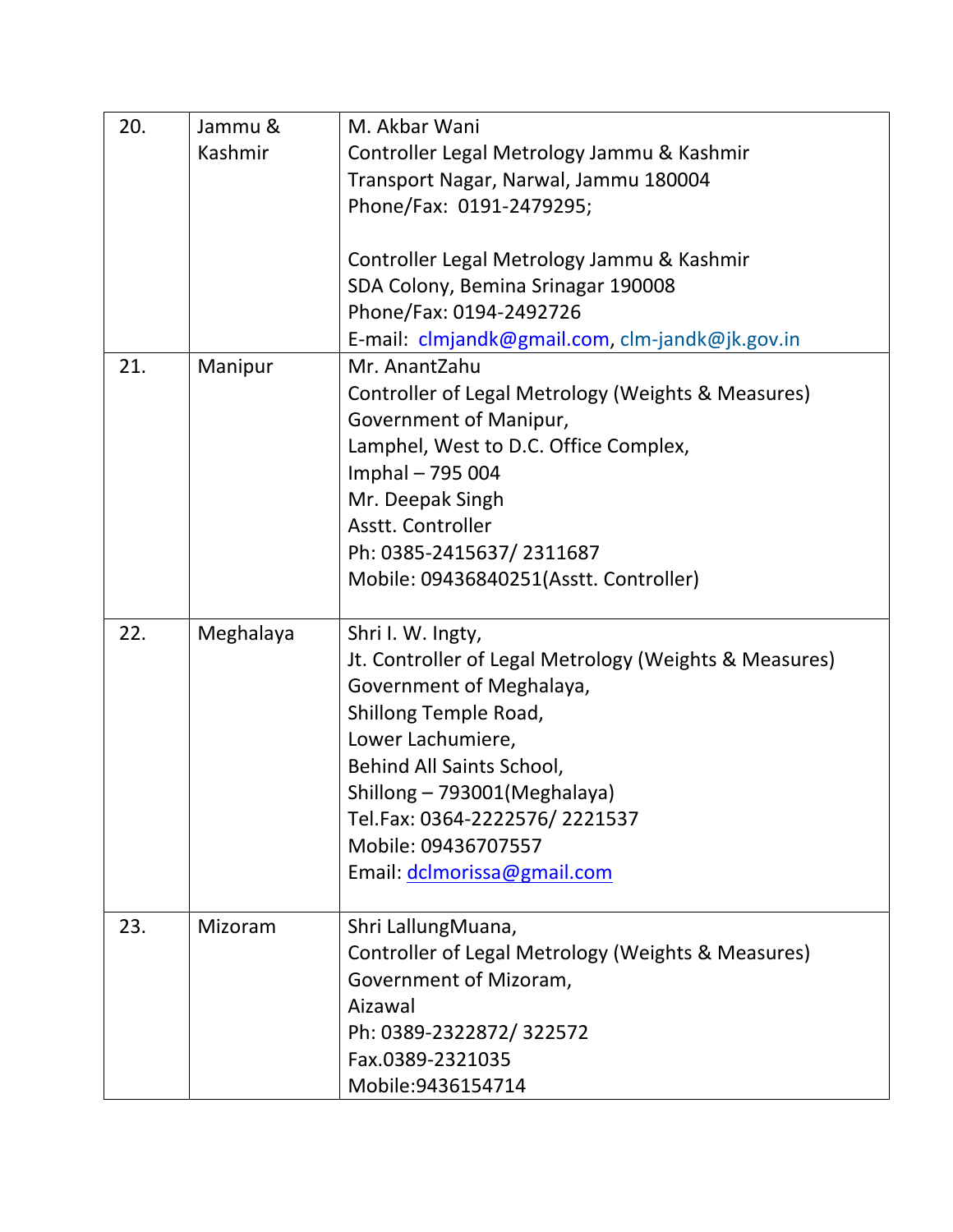| 24. | Nagaland    | Shri K.T. Sukhalu,<br>Controller of Legal Metrology (Weights & Measures)<br>Government of Nagaland,<br>Kohima - 797 001<br>Ph: 0370-221609/2270253<br>Fax: 0370-222727/2270439<br>Mobile:09436000094                                                                                                              |
|-----|-------------|-------------------------------------------------------------------------------------------------------------------------------------------------------------------------------------------------------------------------------------------------------------------------------------------------------------------|
| 25. | Rajasthan   | Shri Ramniwas<br>Jt. Controller of Legal Metrology (Weights & Measures)<br>Government of Rajasthan,<br>RTDC Headquarter, first floor<br>Swagatam Hotel Parisar, Rajasthan<br>Jaipur - 302005<br>Ph: 0141-2209756<br>Fax:0141-5106748<br>Mobile: 09414066528<br>Email: ddca72@gmail.com                            |
| 26. | Sikkim      | Ms. Jemina Pradhan, IAS<br>Addl. Controller of Legal Metrology (Weights & Measures)<br>Government of Sikkim,<br>Paljor Stadium, Paljor Stadium Road,<br>Gangatok - 737 101<br>Ph: 03592-2028932/202675<br>Tel.Fax: 03952-202893<br>Mobile:07602736333                                                             |
| 27. | West Bengal | Sh. Ashok Kumar Dhar<br>Jt. Controller of Legal Metrology (Weights & Measures)<br>Government of West Bengal,<br>45, Ganesh Chandra Avenue, (3 <sup>rd</sup> floor)<br>Kolkata-700 013<br>Ph: 033-22256447<br>Tel.Fax: 22364258<br>Sh. S. Jana, Jt. Cont. -09438278971<br>Email: cadwb@vsnl.net,sajaljana@yahoo.in |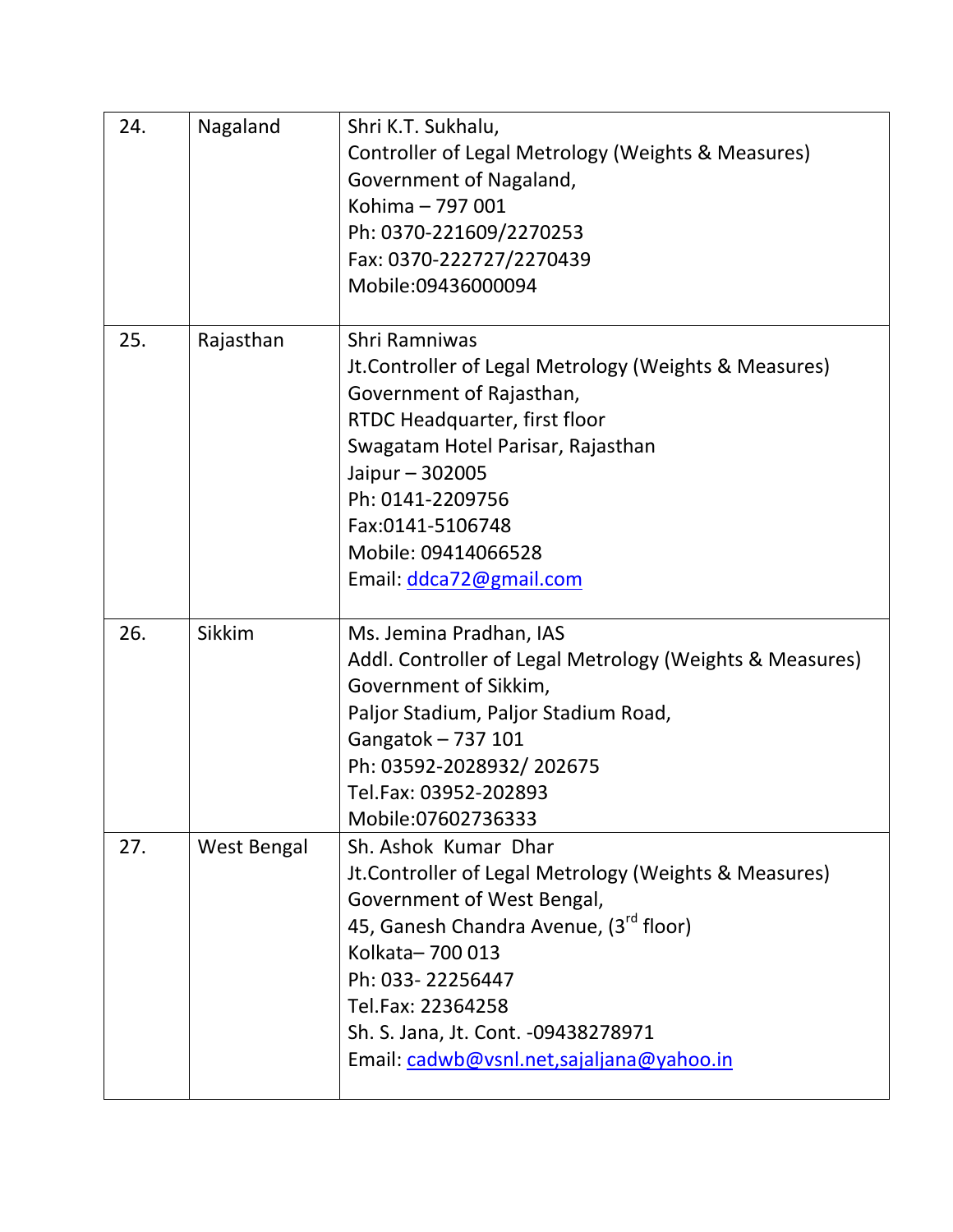| 28. | Andaman &      | Shri Rakesh Bali,                                  |
|-----|----------------|----------------------------------------------------|
|     | Nicobar Island | <b>Commissioner-cum-Secretary Civil Supplies</b>   |
|     |                | Government of Andaman & Nicobar Island,            |
|     |                | Port Blair - 744 101                               |
|     |                | Ph: 03192-232623/233853/201003                     |
|     |                | Tel.Fax: 03192-232321                              |
|     |                | Mobile: 09434286182                                |
|     |                | Email: pved@and.nic.in,bircs@and.nic.in            |
| 29. | Chandigarh     | Sh. Balbir Singh Dhol, PCS                         |
|     |                | Controller of Legal Metrology (Weights & Measures) |
|     |                | Chandigarh Administration,                         |
|     |                | Plot No 19, Industrial Area,                       |
|     |                | Phase II, Ram Darbar,                              |
|     |                | Chandigarh                                         |
|     |                | Ph: 0172-2679348/2540444                           |
|     |                | Fax: 0172-2741341                                  |
|     |                | Mobile: 09417153819                                |
| 30. | Daman & Diu    | Shri Majoj Kumar Sahoo,                            |
|     | Administration | Controller of Legal Metrology (Weights & Measures) |
|     |                | Daman & Diu Administration,                        |
|     |                | Fort area, Moti Daman,                             |
|     |                | Daman - 396 220                                    |
|     |                | Ph: 02638-254685                                   |
|     |                | Mobile: 09726185900                                |
| 31. | Dadra &        | Shri Sanjay Goel                                   |
|     | Nagar Haveli   | Controller of Legal Metrology (Weights & Measures) |
|     | Administration | Dadra & Nagar Haveli Administration,               |
|     |                | Silvasa - 396 230                                  |
|     |                | Ph: 02639-2642721                                  |
|     |                | Mobile: 09979688865                                |
| 32. | Lakshdweep     | Shri Sandeep Kumar,                                |
|     |                | Controller of Legal Metrology (Weights & Measures) |
|     |                | Lakshdweep,                                        |
|     |                | Kavaratti - 682555                                 |
|     |                | Ph: 04896-262112                                   |
|     |                | Fax: 04896-262307                                  |
|     |                |                                                    |